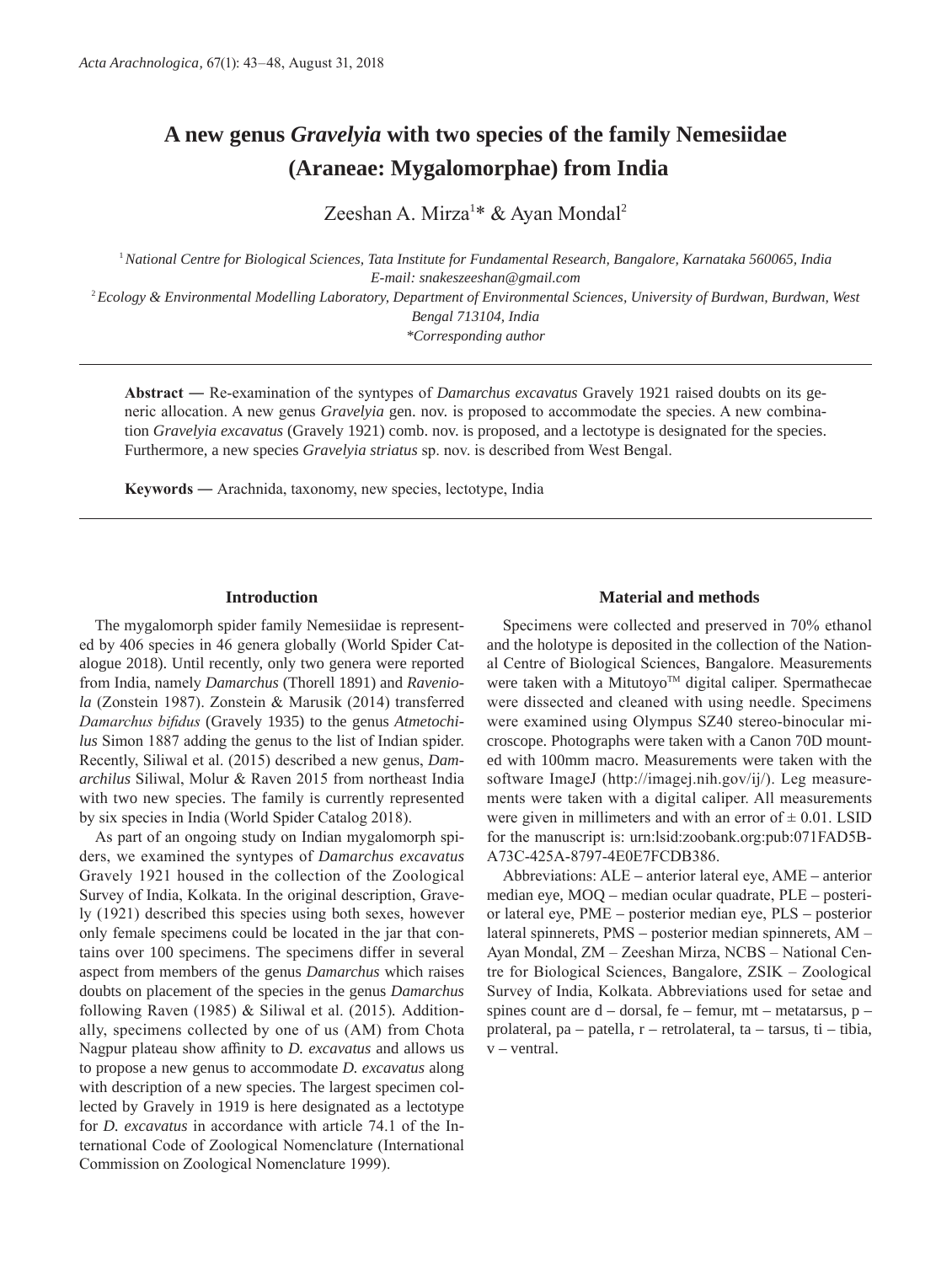

**Fig. 1.** *Gravelyia excavatus* (Gravely 1921) comb. nov., lectotype ZSIK 1866/18 (except for C). A, habitus, dorsal view; B, chelicerae, prolateral view; C, junction of tibia and metatarsus of male right leg I, showing tibial apophysis with the area in oval showing raised tubercle bearing a cluster of denticles, ventral view (modified after Gravely 1921); D, spermathecae. Scales =  $5 \text{ mm (A)}$ ; 1 mm (B); 0.5 mm (D).

## **Results**

**Systematics** 

Family Nemesiidae Simon 1892

*Gravelyia* gen. nov. urn:lsid:zoobank.org:act:3ACB77A2-7228-4C22-908A-7FB10F28A2D4

**Type species**. *Gravelyia excavatus* (Gravely 1921) **comb. nov.**

**Species included**. *Gravelyia excavatus* (Gravely 1921) comb. nov., *Gravelyia striatus* sp. nov.

**Diagnosis**. *Gravelyia* gen. nov. differs from most genera within Nemesiidae in bearing the striped abdomen; strongly procurved fovea (Figs. 1A, 2A, 4); sternal sigilla large, merged and sub-centric (Fig. 3A–B), digitiform distal segment of PLS (Fig. 2C), and the spermathecae in shape of mounds (Figs. 1D, 2D). The new genus shows affinity members of the genus *Atmetochilus* in the shape and placement of the sternal sigilla and strongly procurved fovea. *Gravelyia*  gen. nov. differs from other Nemesiidae genera as follows: strongly procurved fovea (vs. fovea straight in *Raveniola*), sternal sigilla large, merged and sub-centric (vs. large, not merged in *Damarchus* and *Damarchilus*); spermathecae in shape of mounds (vs. digitiform in *Atmetochilus*, *Ravenio-* *la*, *Damarchus* and *Damarchilus*). Males of *Gravelyia* gen. nov. differs from those of other genera within Nemesiidae in bearing a stout apophysis with an inward bent on tibia I in addition to an excavation on the basal metatarsus I with a raised tubercle bearing a cluster of denticles (Fig. 1C).

*Gravelyia* gen. nov. differs from *Atmetochilus* with which its distribution range overlaps, as follows: single stout tibial apophysis in *Gravelyia* gen. nov. vs. twin tibial apophysis in *Atmetochilus*, spermathecae in shape of low mounds vs. spermathecae digitiform in *Atmetochilus*, abdomen with striped pattern vs. abdomen lacks striped pattern in *Atmetochilus*.

**Description**. Medium sized spiders in relation to members of this family adults ranging from 12–13mm in total length excluding chelicerae length. All legs bearing three claws, superior tarsal claws with a single row of dentition. Scopulae thin, present on all tarsi. Two pairs of spinnerets and the posterior lateral spinneret long. Apical segment of posterior lateral spinnerets digitiform, entire, no pseudosegmentation seen (Fig. 2C). Metatarsi of all legs lacking distal preening combs. Chelicerae with 7–8 promarginal teeth in a row of teeth and with 14–16 basosomal teeth (Figs. 1B, 2B). Rastellum present in form of thick bristles. Maxillary cuspules present, absent on labium. Labio-sternal collar well developed. Sternum sub-rectangular and the posterior edge not separating coxa IV (Fig. 3A–B). Carapace smooth, with short black bristles sparsely scattered, caput high, fovea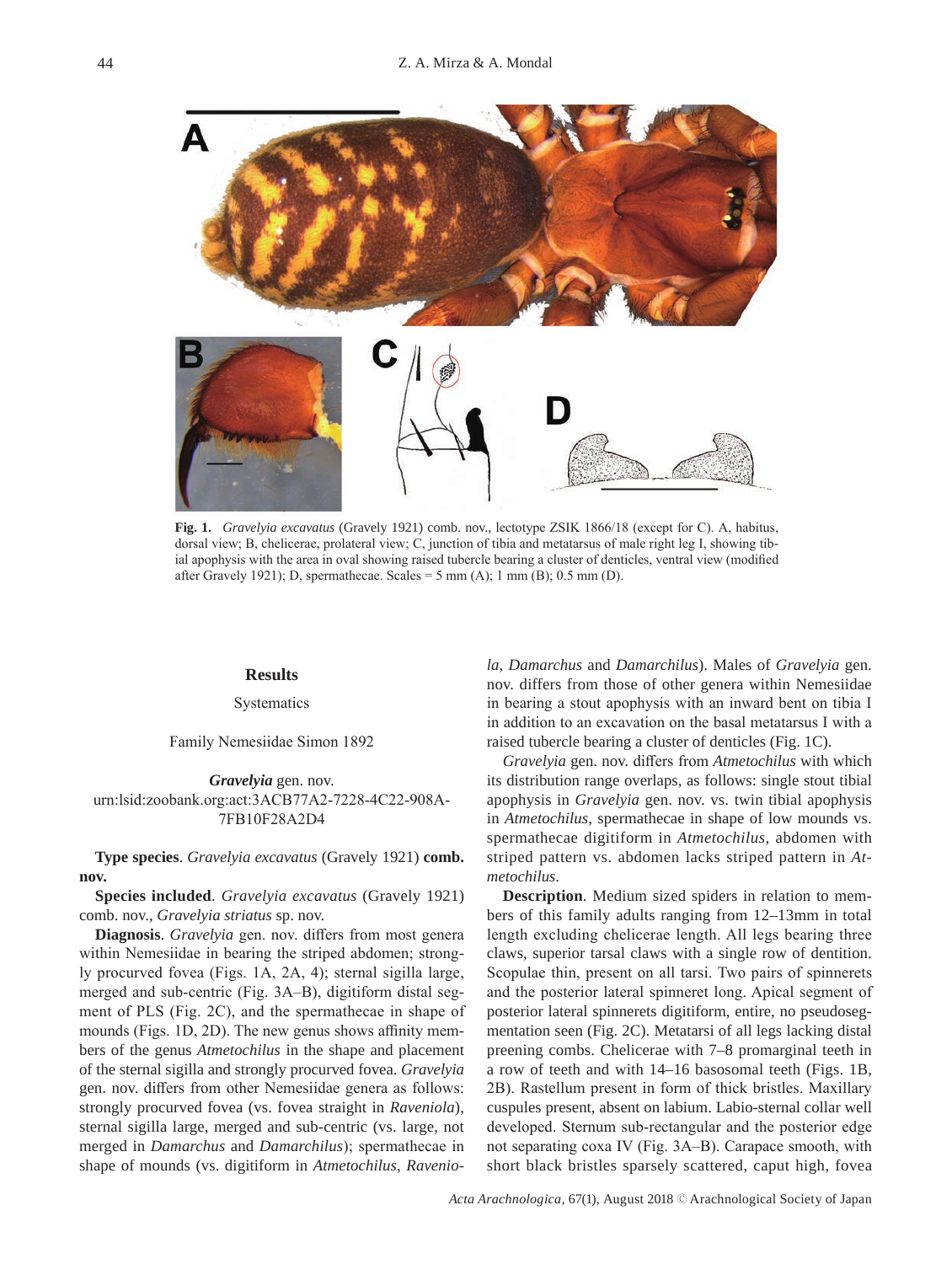

**Fig. 2.** *Gravelyia striatus* sp. nov., holotype NCBS AU710. A, habitus dorsal view; B, chelicerae prolateral view; C, spinnerets; D, spermathecae. Scales =  $5 \text{ mm (A)}$ ; 1 mm (B–C); 0.5 mm (D).

strongly procurved (Figs. 1A, 2A). Eye tubercles present. Spermathecae consists of mounds with or without lateral receptacles (Figs. 1D & 2D). Spines present on all legs. Anterior pair of legs bear fewer spines. On male leg I, tibial apophysis stout with an abrupt inward bent in addition to an excavation on the basal metatarsus I with a raised tubercle bearing a cluster of denticles (Fig. 1C).

**Etymology**. The proposed generic name is a patronym honoring the late F. H. Gravely (1885–1965) for his contribution to the study of Indian arachnids, especially mygalomorph spiders. The gender of the proposed name is masculine.

**Distribution**. Presently known from Odisha, West Bengal and Tripura, India.

## *Gravelyia excavatus* (Gravely 1921) **comb. nov.** (Figs. 1A–D, 3A)

*Damarchus excavatus* Gravely 1921: 402; Zonstein & Marusik 2014: 274

**Lectotype** (here designated). Adult female, ZSIK 1866/18 collected from Barkuda Island, Chilka Lake, Ganjam District, Madras Presidency, now in Odisha, India (*ca.*  20°10'10.99"N, 86°29'43.84"E elevation 4m). Collected by F. H. Gravely between 3rd–19th August, 1919.

**Diagnosis**. *Gravelyia excavatus* comb. nov. differs from *G. striatus* sp. nov. in bearing chevron markings that are

thin and nearly cover the entire dorsum (Fig. 1A) vs. thick blotched markings in *G. striatus* sp. nov. (Fig. 2A) The spermathecae is in shape of two fused mounds, one with a higher rounded peak (Figs. 1D) vs. small mounds with a diagonal bud like receptacle on the outer edge of the mound in *G. striatus* sp. nov. (Figs. 2D).

**Description of lectotype female ZSIK 1866/18** (Fig. 1). Lectotype in general good condition with an exposed ventral cavity from a dissection to retrieve spermathecae. The abdomen on its venter has lost its pigmentation and internal tissue is visible, likely an artifact of preservation for a long time.

Carapace 4.53 long, 3.02 wide (L/W ration 1.2), chelicerae 3.27 long, 2.66 high. Sternum 1.75 long, 1.32 wide (L/W 1.2). Abdomen 7.75 long, 4.36 wide (L/W 1.4). Spinnerets: PMS, 0.7 long, 0.1 wide, 0.2 apart; PLS, 1.00 basal, 0.5 middle, 0.7 distal; apart 0.7.

*Colouration* (Fig. 1): Carapace, legs, sternum and teguments is a shade of yellowish brown; abdomen dorsally dark brown with five pair of chevron markings. The markings are like stripes and are thin and nearly cover the entire dorsum. Spinnerets and abdomen ventrally pale.

*Carapace* (Fig. 1A): Distinctly raised caput. Fovea strongly procurved. Carapace smooth overall with a few black bristles scattered throughout.

*Eyes* (Fig. 1A): Ratio of ocular quadrant width to length 2.03. ALE largest, other eyes equal. Eye diameter: ALE, 0.38; AME, 0.21; PLE, 0.23; PME, 0.14. Distances between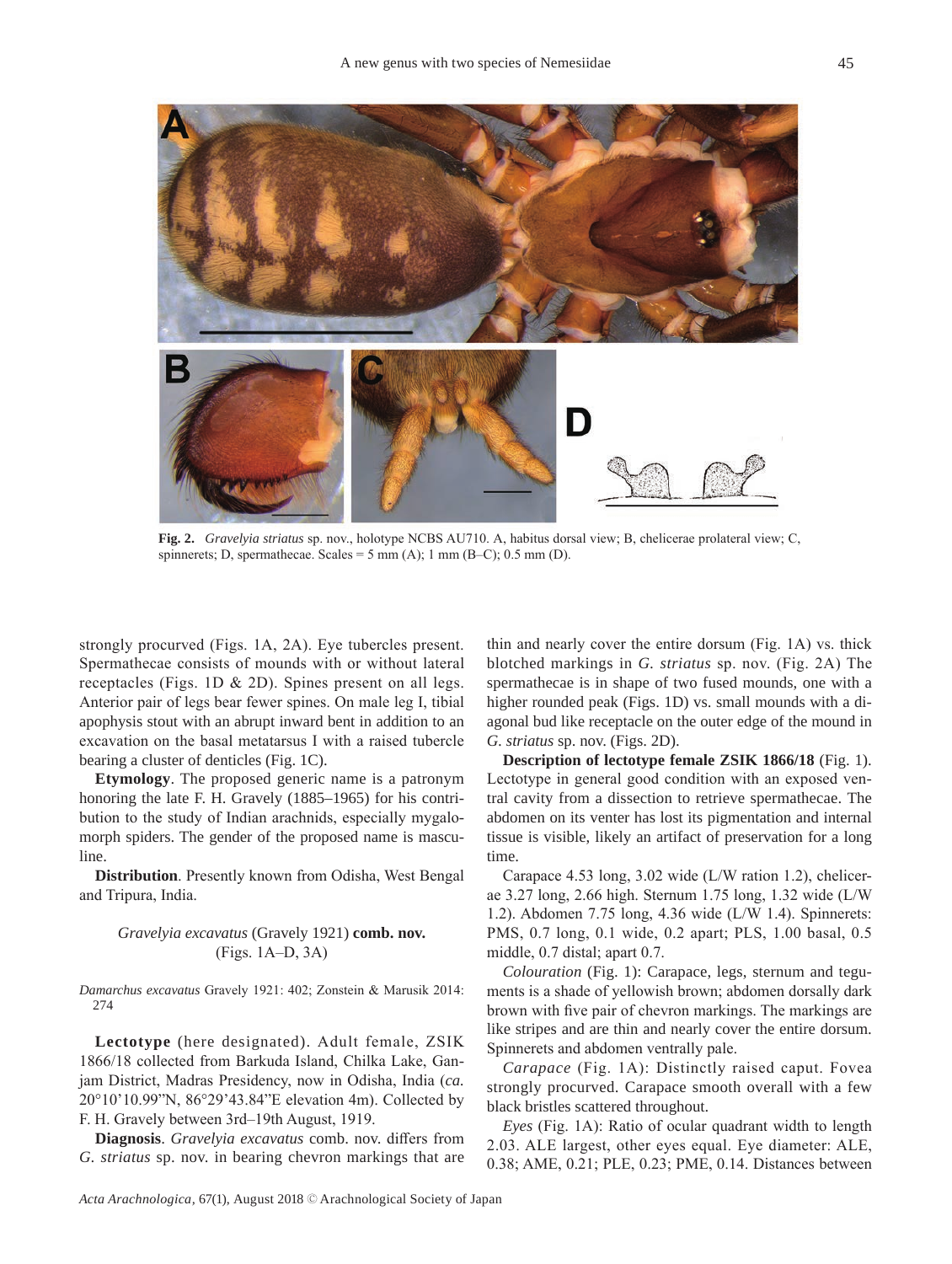

**Fig. 3.** Sternum of *Gravelyia* gen. nov. A, *Gravelyia excavatus* comb. nov.; B, *Gravelyia striatus* sp. nov. Scales = 1 mm.

the eyes: AME-AME, 0.13; PME-PLE, 0.07; AME-ALE, 0.12; PME-PME, 0.45; ALE-PLE, 0.06. Ocular quadrate, 0.56 long, 1.14 wide. MOQ: length, 0.39; front width, 0.43; back width, 0.73.

*Maxilla*: Front length 0.91, back length 1.29 and 0.62 wide. Anterior maxillary lobe moderately developed. Prolateral face of maxilla smooth, glabrous, with a few long black setae scattered bellow the maxillary suture. Cuspules: 12–15 in anterior corner.

*Labium*: 0.03 long, 0.44 wide lacking cuspules. Labio-sternal collar distinct and well developed.

*Chelicera* (Figs. 1B): Basal oral fringe of chelicerae lacking modified setae. Promarginal teeth 7 with a 16 basesomal teeth restricted to the basal oral fringe.

*Sternum* (Figs. 3A): Sub-rectangular in its shape, with long black setae sparsely present. Posterior edge pointed fairly separating coxae IV. Pedicel not clearly seen.

*Sigilla* (Figs. 3A): Posterior sigilla large, sub-central. Anterior and median sigilla marginal.

*Leg*: Leg formula 4123. Leg lengths (ta, mt, ti, pa, fe, total): leg I 1.6, 2.1, 2.9, 2.0, 3.8, 12.4; leg II 1.5, 2.0, 2.2, 1.8, 3.4, 10.9; leg III 1.7, 1.6, 1.2, 1.5, 2.4, 8.4; leg IV 1.6, 2.6, 2.8, 2.4, 3.7, 13.1; palp 1.6, - , 1.1, 1.2, 2.7, 6.6. Spines: leg I, mt, v 6,; leg II, mt, v 7, p 1, ti, v 2, pa, v 3; leg III, mt, r 4, p 4, v 4, d 3, ti r 2, v 2; leg IV, mt, r 1, p 2, v 6, ti, r 2.

*Scopulae*: Present on tarsi of all legs including the palp. Scopulae not dense.

*Claws*: Inferior tarsal claw present on all legs; absent on palpal tarsi. Superior tarsal claws on all legs with four basal teeth; single claw on palp.

*Abdomen pilosity* (Fig. 1A): Dorsal and ventral cuticle covered with fine layer of short brown setae.

*Spinnerets*: Two pairs, pale yellowish, covered with sparsely placed short black setae. Distal segment of PLS digitiform.

*Spermethecae* (Fig. 1D): Two elongate stalks with bulbous receptacles at their tips which are bent inwards.

*Gravelyia striatus* sp. nov. urn:lsid:zoobank.org:act:88E54DD1-4509-4926-B84F-C28B203E4224 (Figs. 2A–D, 3B, 4)

**Holotype**. Adult female, NCBS AU710 collected from Mukutmanipur, Bankura District, West Bengal, India (22°57'28.61"N, 86°45'10.43"E elevation 137 m). Collected by Anirban Patra on 5th May, 2017.

**Paratype**. Adult female, NCBS AU711 collected from Biharinath Hill, Bankura District, West Bengal, India (23°34'54.3"N, 86°56'43.7"E; elevation 151m). Collected by Ayan Mondal on 15th July, 2017.

**Diagnosis**. *G. striatus* sp. nov. differs from *Gravelyia excavatus* comb. nov. in bearing chevron markings that are thick blotched (Fig. 2A) vs. thin and nearly cover the entire dorsum in *Gravelyia excavatus* comb. nov. (Fig. 1A). The spermathecae is in shape of small mounds with a diagonal bud like receptacle on the outer edge of the mound in *G. striatus* sp. nov. (Fig. 2D) vs. two fused mounds, one with a higher rounded peak in *Gravelyia excavatus* comb. nov. (Fig. 1D).

**Etymology**. The specific epithet refers to the striped abdomen of the new species

**Description of holotype female NCBS AU710** (Fig. 1). Holotype in general good condition with an exposed ventral cavity from a dissection to retrieve spermathecae.

Carapace 4.6 long, 3.2 wide (L/W ration 1.2), chelicerae 2.6 long, 2.2 high. Sternum 2.9 long, 2.0 wide (L/W 1.2). Abdomen 8.0 long, 4.0 wide (L/W 1.4). Spinnerets: PMS, 0.5 long, 0.2 wide, 0.2 apart; PLS, 0.91 basal, 0.5 middle, 0.8 distal; apart 0.6.

*Colouration* (Fig. 2A): Carapace, legs, sternum and teguments is a shade of yellowish brown; abdomen dorsally dark brown with five pair of broad chevron markings. The markings are like blotched stripes and are thick and the anterior two pairs only cover the dorsum and do not extend to the lateral aspect. The posterior stripes nearly cover the entire



**Fig. 4.** *Gravelyia striatus* sp. nov., habitus.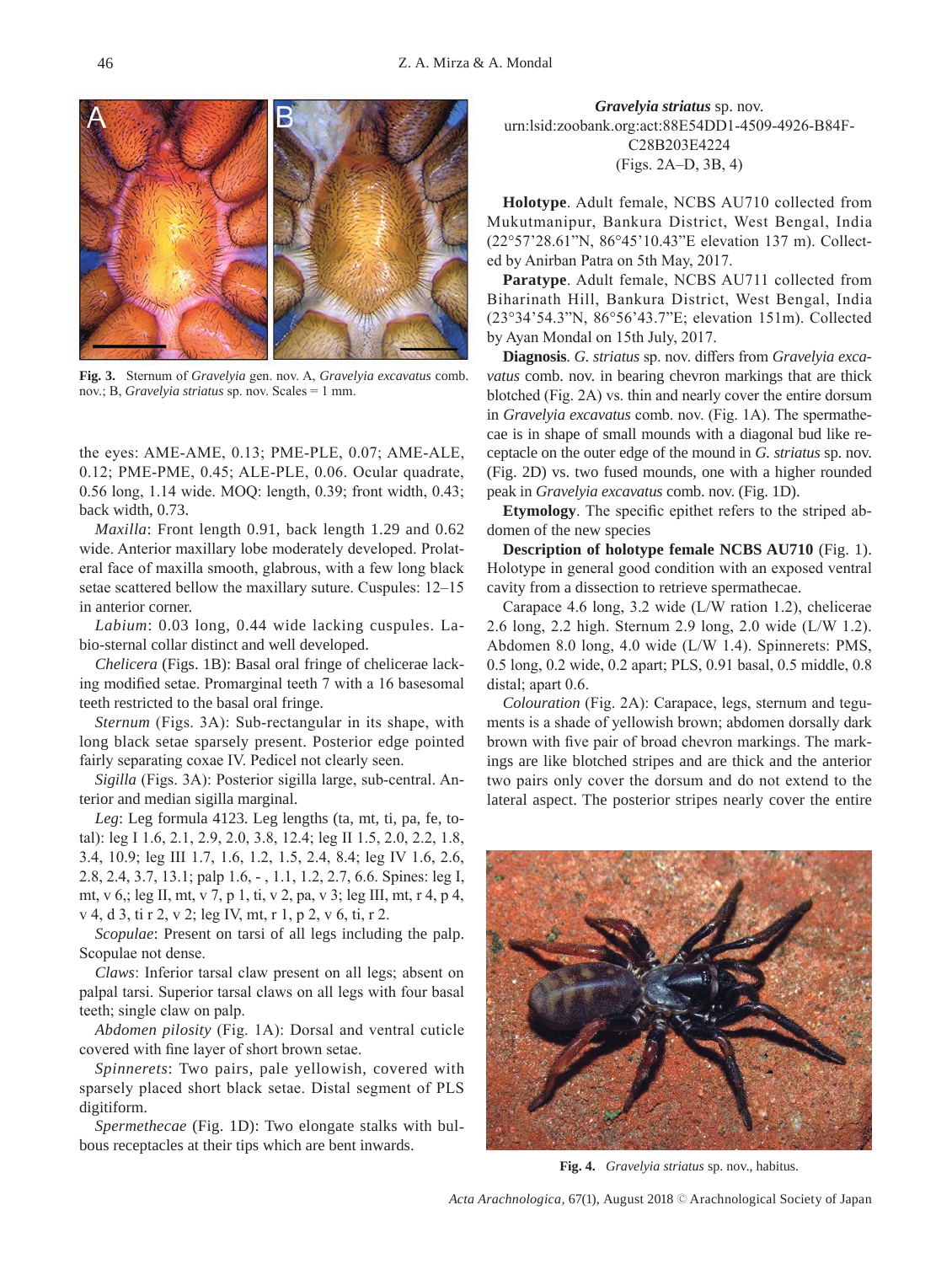

**Fig. 5.** Map showing distribution of the two species of the genus *Gravelyia* gen. nov. Triangles **-** *Gravelyia striatus* sp. nov.; circle **-** *Gravelyia excavatus* comb. nov.

dorsum extending to the lateral aspect. Spinnerets and abdomen ventrally pale.

*Carapace* (Fig. 2A): Distinctly raised caput. Fovea strongly procurved. Carapace smooth overall with a few black bristles scattered throughout.

*Eyes* (Fig. 2A): Ratio of ocular quadrant width to length 2.03. ALE largest, other eyes equal. Eye diameter: ALE, 0.27; AME, 0. 17; PLE, 0.22; PME, 0.12. Distances between the eyes: AME-AME, 0.09; PME-PLE, 0.04; AME-ALE, 0.11; PME-PME, 0.41; ALE-PLE, 0.11. Ocular quadrate, 0.53 long, 0.88 wide. MOQ: length, 0.36; front width, 0.43; back width, 0.63.

*Maxilla*: Front length 1.4, back length 1.79 and 0.9 wide. Anterior maxillary lobe moderately developed. Prolateral face of maxilla smooth, glabrous, with a few long black setae scattered bellow the maxillary suture. Cuspules: 15 in anterior corner.

*Labium*: 0.6 long, 0.7 wide lacking cuspules. Labio-sternal collar distinct and well developed.

*Chelicera* (Fig. 2B): Basal oral fringe of chelicerae lacking modified setae. Promarginal teeth 8 with a 16 basesomal teeth restricted to the basal oral fringe.

*Sternum* (Fig. 3B): Sub-rectangular in its shape, with long black setae sparsely present. Posterior edge pointed fairly separating coxae IV. Pedicel not clearly seen.

*Sigilla* (Fig. 3B): Posterior sigilla large, sub-central. Anterior and median sigilla marginal.

*Leg*: Leg formula 1423. Leg lengths (ta, mt, ti, pa, fe, total): leg I 1.2, 1.7, 2.3, 2.0, 3.0, 10.2; leg II 1.1, 1.8, 1.5, 1.3, 2.3, 8; leg III 0.9, 1.1, 1.0, 1.1, 2.1, 6.2; leg IV 1.2, 1.9, 2.0, 1.6, 2.5, 9.2; palp 1.2, - , 1.3, 1.0, 2.0, 5.5. Spines: leg I, mt, v 7, r 1, ti, r 3; leg II, mt, v 6, r 2; leg III, mt, p 4, v 2, d 8, ti r 2, p 2; leg IV, mt, r 1, p 3, ti, r 2.

*Scopulae*: Present on tarsi of all legs including the palp. Scopulae not dense.

*Claws*: Inferior tarsal claw present on all legs; absent on palpal tarsi. Superior tarsal claws on all legs with four basal teeth; single claw on palp.

*Abdomen pilosity*: Dorsal and ventral cuticle covered with fine layer of short brown setae.

*Spinnerets* (Fig. 2C): Two pairs, pale yellowish, covered with sparsely placed short black setae. Distal segment of PLS digitiform.

*Spermathecae* (Fig. 2D): Two small mounds with a diagonal bud like receptacle on the outer edge of the mound.

**Male.** Unknown.

**Natural history.** Type specimens were collected from two localities which are characterized by a dry deciduous forest on the Chota Nagpur Plateau, (Figs. 5, 6A–B). Most burrows of this species were found on slopes of mud escarpments. Burrows may be constructed beside a stone. It makes relatively long burrows, decorating the entrance of the burrow with soil attached together by fine web to form ring-like ridge surrounding the burrow opening. Sometimes burrows are completely closed by a thin layer of soil after heavy rain. Perhaps this is due to during rain flowing clay covers burrow opening. Burrows were not found in open place, but were under a tree or shrub. We found at least 17 burrows of juveniles in the three months from July to September occupying an area of one square foot. Attempts were made to locate males during the same months, but none could be found.